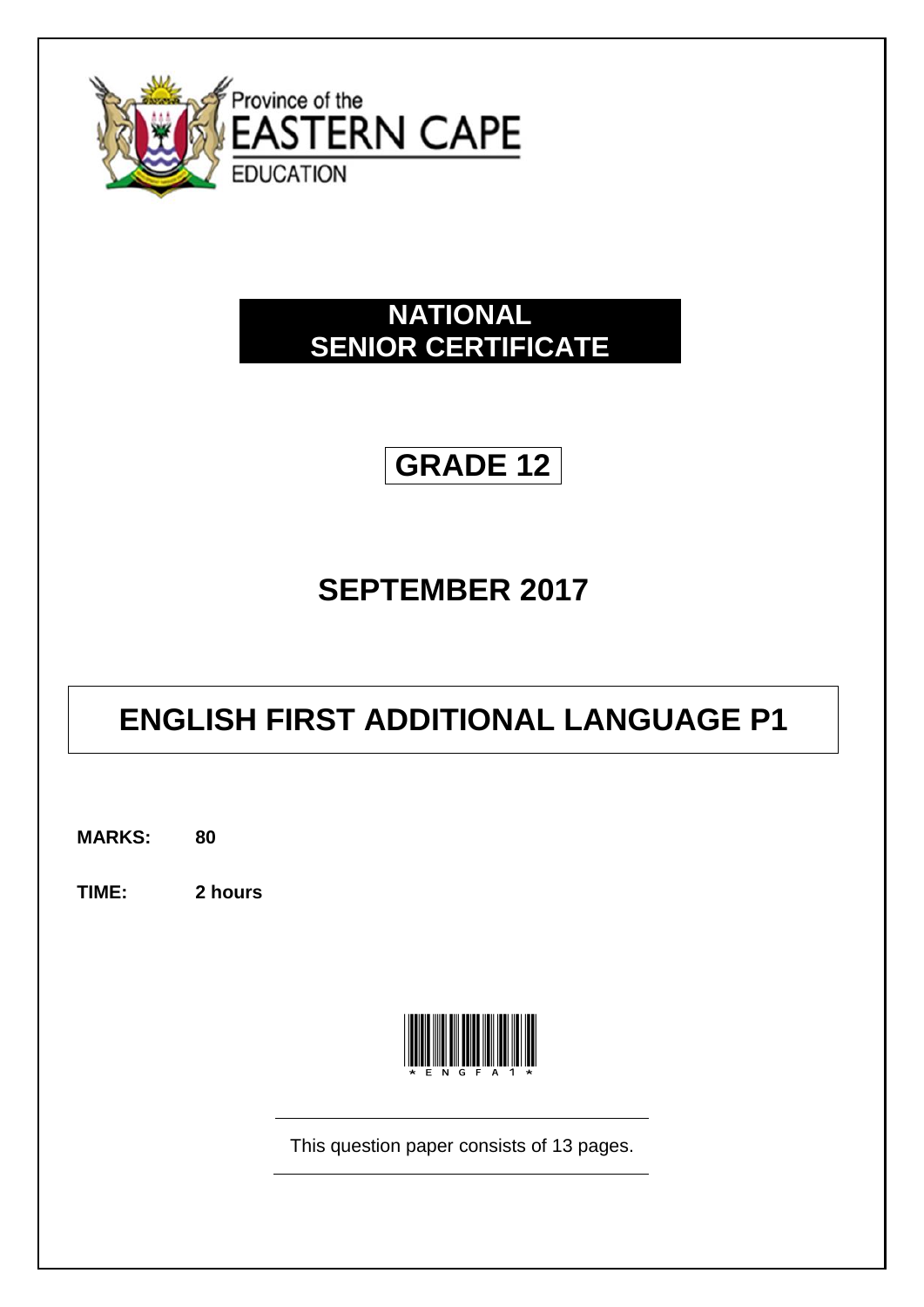# **INSTRUCTIONS AND INFORMATION**

1. This question paper has THREE sections.

|                            | <b>SECTION A: Comprehension</b> | (30) |
|----------------------------|---------------------------------|------|
| <b>SECTION B: Summary</b>  |                                 | (10) |
| <b>SECTION C: Language</b> |                                 | (40) |

- 2. Answer ALL the questions.
- 3. Start EACH section on a NEW page.
- 4. Rule off after each section.
- 5. Number the answers correctly according to the numbering system used in this question paper.
- 6. Leave a line after each answer.
- 7. Pay special attention to spelling and sentence construction.
- 8. Suggested time allocation:

SECTION A: 50 minutes SECTION B: 20 minutes SECTION C: 50 minutes

9. Write neatly and legibly.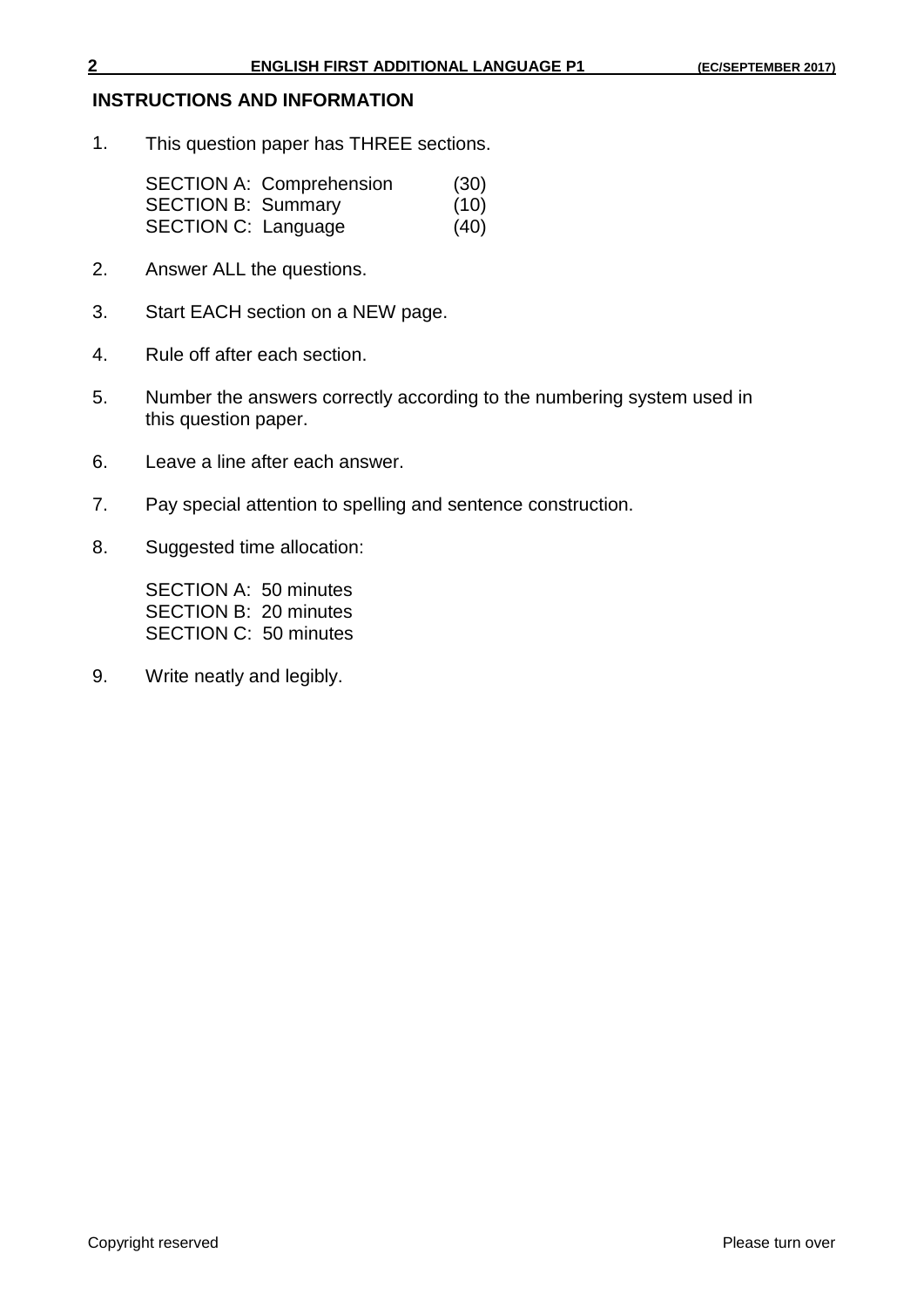### **SECTION A: COMPREHENSION**

# **QUESTION 1**

Read BOTH (TEXT A and TEXT B) and answer the set questions.

#### **TEXT A**

# **COFFEE with a CAUSE**

Wendy Vermeulen is breaking down stereotypes surrounding people with disabilities.

- 1 At 4pm, the hustle and bustle of Cape Town's Central Business District usually begins to still to a quiet rustle, but for the peculiar blue-and-white coffee shop at the bottom end of Long Street, the exact opposite can be said. Brownies & Downies is still abuzz as customers tuck into a late lunch and final cup of barista-brewed coffee. 'We are very, very happy here,' says 5 founder Wendy Vermeulen. At just 25, Wendy's dedication towards facilitating a better future for South Africans living with mental disabilities is something to be truly admired.
- 2 In 2010 a young lady named Wendy Vermeulen came over from the Netherlands to complete her social work internship in South Africa. Upon 10 completion of her degree, she decided to stay on in the beautiful Mother City. It was while studying and immersing herself in South African culture that Wendy realised that there are few opportunities for those with intellectual disabilities after they turn 18 in South Africa. Although they attend special needs schools or are absorbed into mainstream schools, their 15 opportunities for employment after school drop dramatically. She wanted to show people in South Africa that those who have intellectual disabilities can actually work – that they are not stupid.
- 3 In an effort to break down stereotypes and facilitate an acceptance of mental disability within all spheres of society and the working world, Wendy drew 20 inspiration from a popular concept born in the Netherlands. Brownies & Downies was founded in 2010 by two long-time friends, chef Teun Horck and special-needs teacher, Thijs Swinkels.
- 4 The aim of the initiative is to work with people who are affected by Down's syndrome, autism and other intellectual and mental disabilities, training them 25 for jobs in the hospitality industry, while at the same time encouraging normalised interaction between members of the wider public and those with disabilities. Brownies & Downies is a household name in the Netherlands. There are 30 branches throughout the small country.
- 5 Having set up shop in February this year, Cape Town's Brownies & Downies 30 is a registered non-profit organisation modelled after the original concept. It is a coffee shop and lunchroom that is open to the public, tourists and businesses.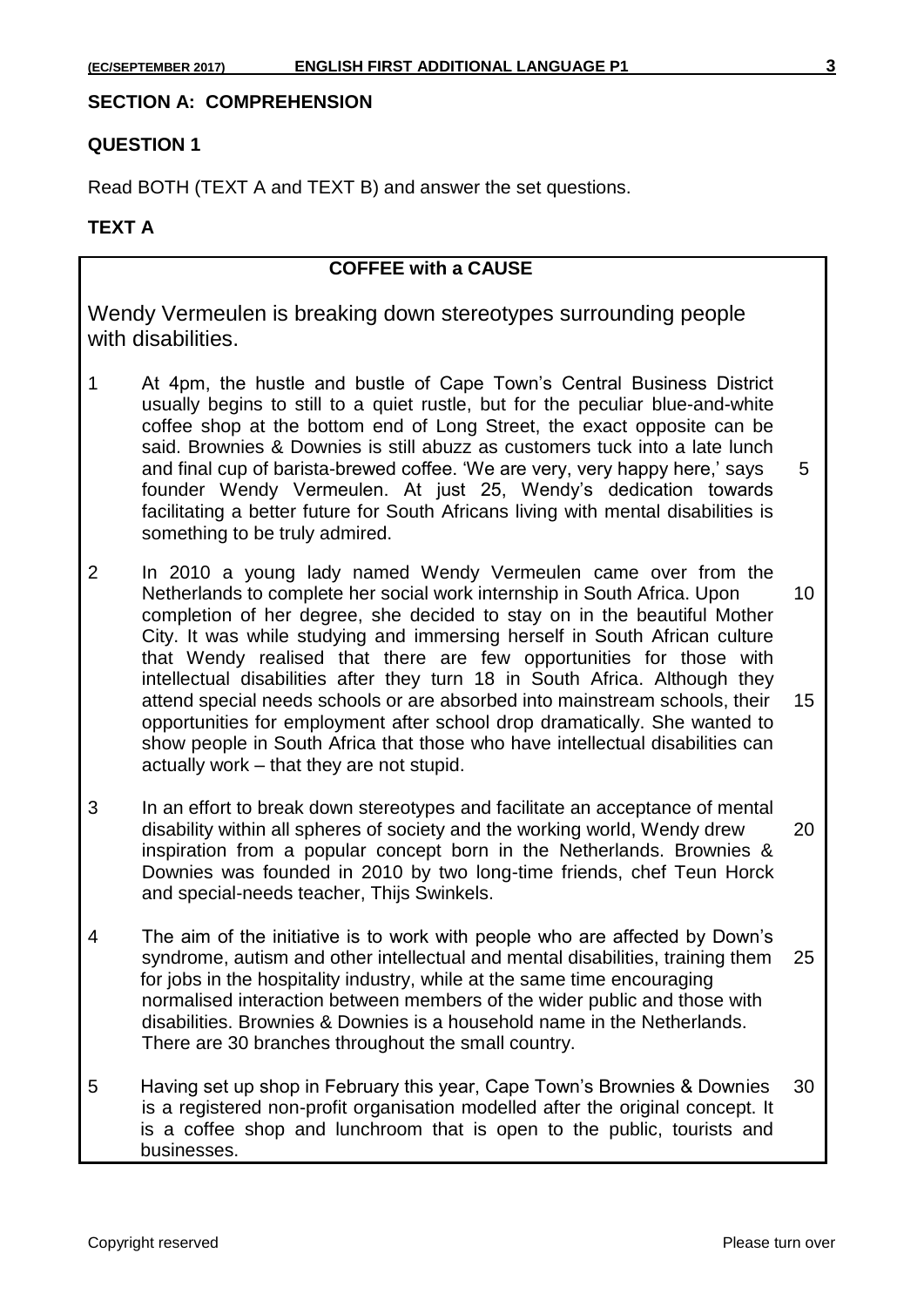- 6 The young adults are given barista training by *Truth Coffee Roasters*, as well as social-skills training and general hospitality-skills training; but the 35 most important kind of skills development that they get comes from participating in the day-to-day running of the cafe. 'They are busy learning on the job and do absolutely amazingly.' 7 The Brownies & Downies' menu offers a range of breakfasts, sandwiches, light meals, burgers and pastries. Their signature chocolate brownies are 40 highly recommended. Office workers in the area are also welcome to place orders for takeaway lunches. 8 Despite the coffee shop's good intentions, there have been concerns that the name may be seen as offensive to the Down's Syndrome community. But Wendy stresses the opposite. 'When the founders were looking for a 45 name for their coffee shop, they approached the parents of the young adults who would work there. The parents came up with the name and they do not find it offensive. They felt that there was not enough awareness or attention around Down's syndrome and intellectual disabilities and wanted a name that people would never forget.' 50 9 The cafe's name has also been welcomed by South African Down's syndrome and autism groups. 'The people who matter love the name and the concept and – at the end of the day – that's all that really matters,' concludes Wendy. 10 Brownies & Downies has fast become a popular Cape Town lunch spot. It 55 is Wendy's great hope that Brownies & Downies will encourage other brands to give those with special needs a chance. 'I really want to show South Africa that – like anybody else – they can do it. It might require a little bit of patience, but people with disabilities should not be shut out.' [Adapted from *Foschini Club,* June 2016] 1.1 Refer to paragraph 1. 1.1.1 Quote a SINGLE word that means 'strange'. (1)
	- 1.1.2 Explain how the atmosphere in the coffee shop in Long Street differs from the atmosphere in other parts of the Central Business District. (2)
- 1.2 Give TWO reasons why the coffee shop will benefit by being situated in an area where there are many businesses. (2)
- 1.3 What is the intention of the writer using the words, 'At just 25' (line 6)? (2)
- 1.4 Explain what stereotypes regarding mental disabilities Wendy Vermeulen is trying to break down. (2)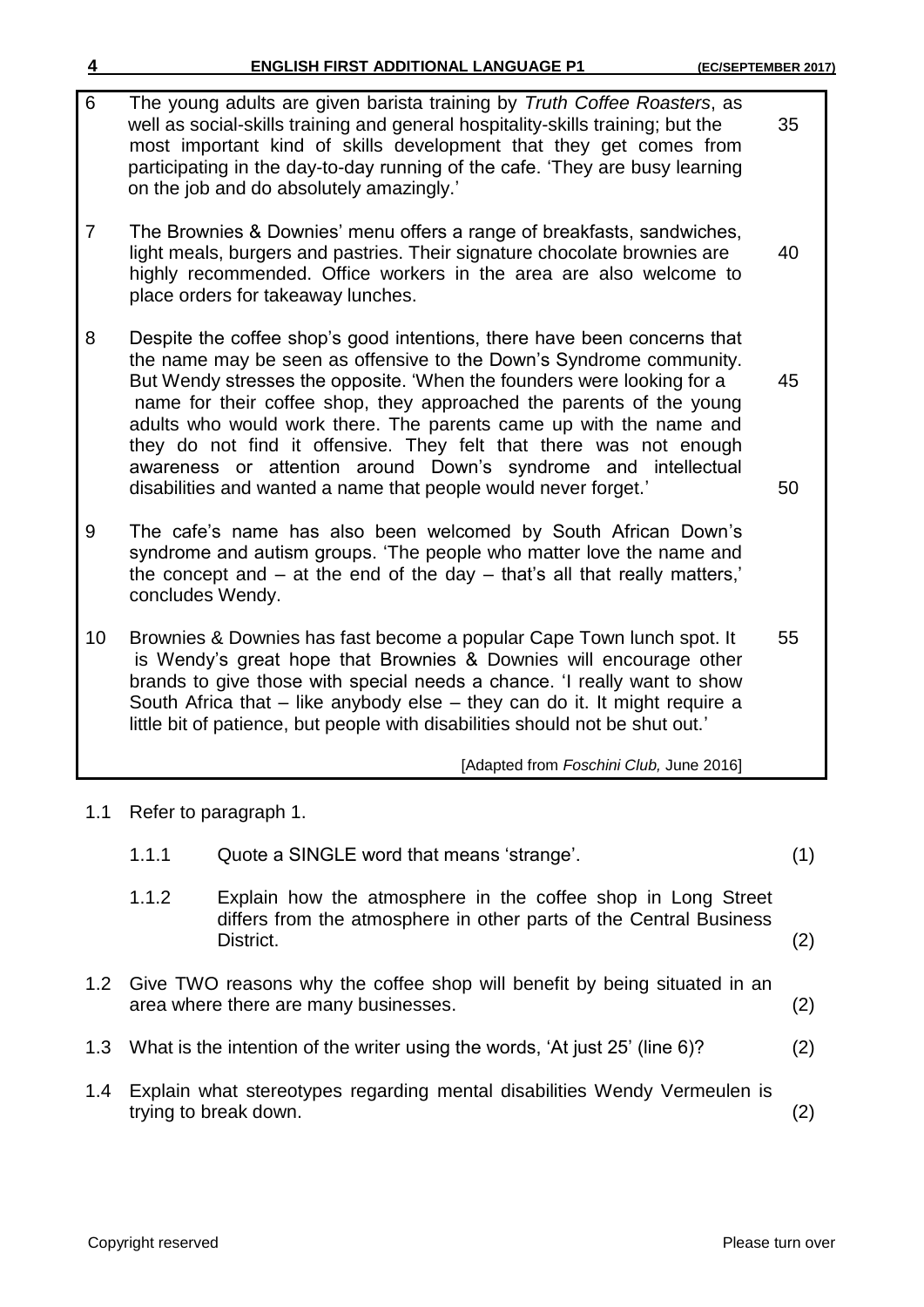|      | (EC/SEPTEMBER 2017)                                                                                                                                         | <b>ENGLISH FIRST ADDITIONAL LANGUAGE P1</b>                                                                     | 5   |  |
|------|-------------------------------------------------------------------------------------------------------------------------------------------------------------|-----------------------------------------------------------------------------------------------------------------|-----|--|
| 1.5  | Refer to paragraph 3.                                                                                                                                       |                                                                                                                 |     |  |
|      |                                                                                                                                                             | How do you think a chef and a special-needs teacher can contribute to an<br>initiative like Brownies & Downies? | (2) |  |
| 1.6  |                                                                                                                                                             | Which mentally challenged people will be trained in hospitality?                                                | (2) |  |
| 1.7  |                                                                                                                                                             | What are the TWO main aims of Brownies & Downies?                                                               | (2) |  |
| 1.8  |                                                                                                                                                             | Explain the term, 'household name' in line 28.                                                                  | (1) |  |
| 1.9  |                                                                                                                                                             | Refer to paragraph 5.                                                                                           |     |  |
|      | Why is the following statement FALSE?                                                                                                                       |                                                                                                                 |     |  |
|      | Only tourists have access to the coffee shop.                                                                                                               |                                                                                                                 | (1) |  |
| 1.10 | Choose the correct answer to complete the following sentence. Write down<br>ONLY the question number $(1.10)$ and the letter $(A-D)$ of the correct answer. |                                                                                                                 |     |  |
|      | The term 'their signature chocolate brownies' in line 40 means the chocolate<br>brownies                                                                    |                                                                                                                 |     |  |
|      | A<br>B<br>$\mathsf C$<br>D                                                                                                                                  | have signatures on them.<br>have musical notes on them.<br>are associated with them.<br>are the best in town.   | (1) |  |
| 1.11 | What makes the title, 'Coffee with a Cause' suitable for this article?<br>Substantiate your response.                                                       |                                                                                                                 | (2) |  |
| 1.12 | Explain what message Wendy Vermeulen is trying to convey by saying<br>"I really want  be shut out" (lines 57-59).                                           |                                                                                                                 | (2) |  |
| 1.13 |                                                                                                                                                             | Do you find the name of the shop offensive? Give a reason for your answer.                                      | (2) |  |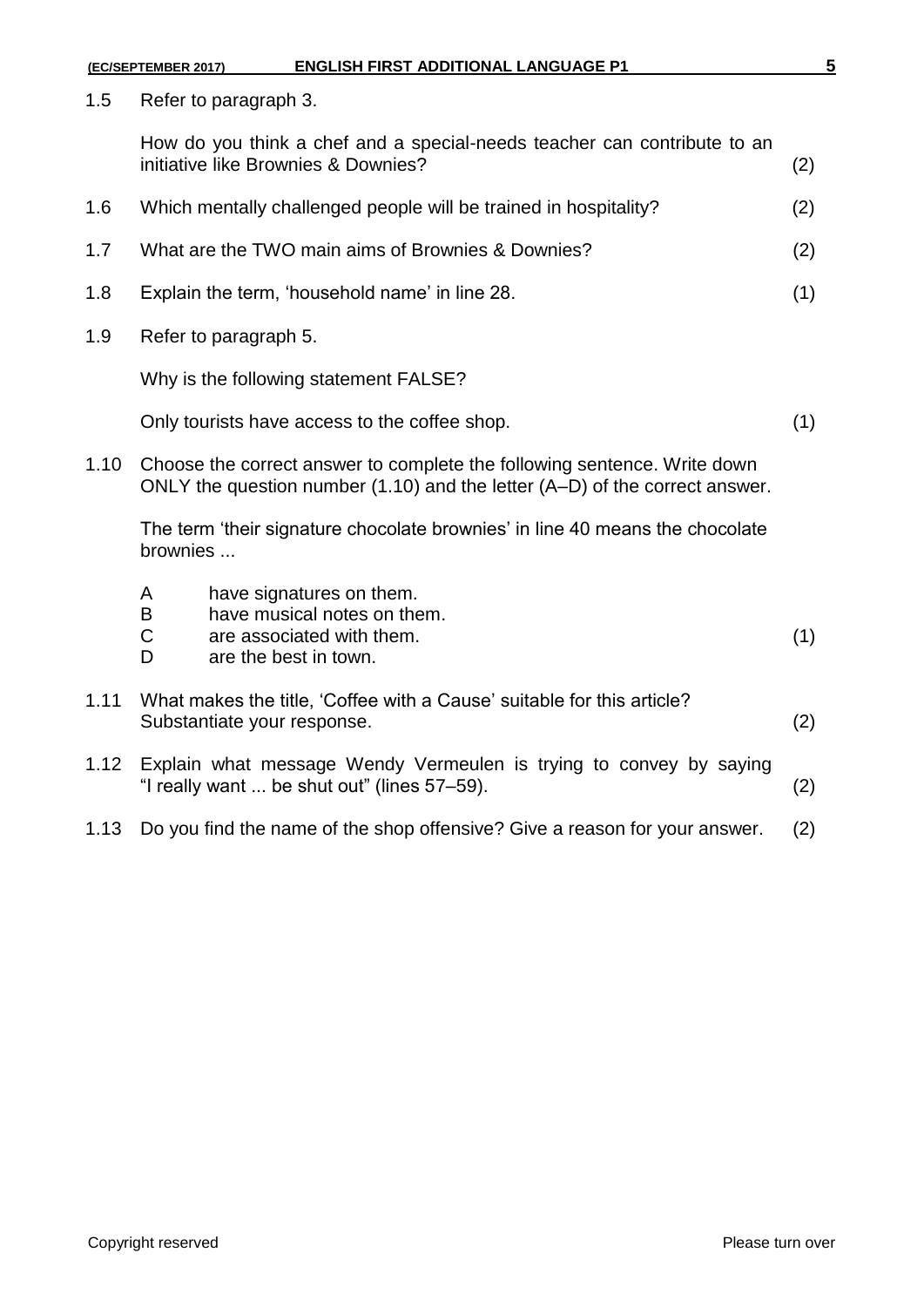



| 1.14 | (a) | Which age group spends the least amount of time texting their<br>friends?                                                    | (1) |
|------|-----|------------------------------------------------------------------------------------------------------------------------------|-----|
|      | (b) | Provide a reason why this age group does not text their friends as<br>often as older teens do.                               | (1) |
| 1.15 |     | Why do you think 15-year-olds spend so much time texting each day?                                                           | (2) |
| 1.16 |     | Why has the information on teens who text their friends daily been<br>presented in the form of a bar graph instead of words? | (2) |
|      |     | <b>TOTAL SECTION A: 30</b>                                                                                                   |     |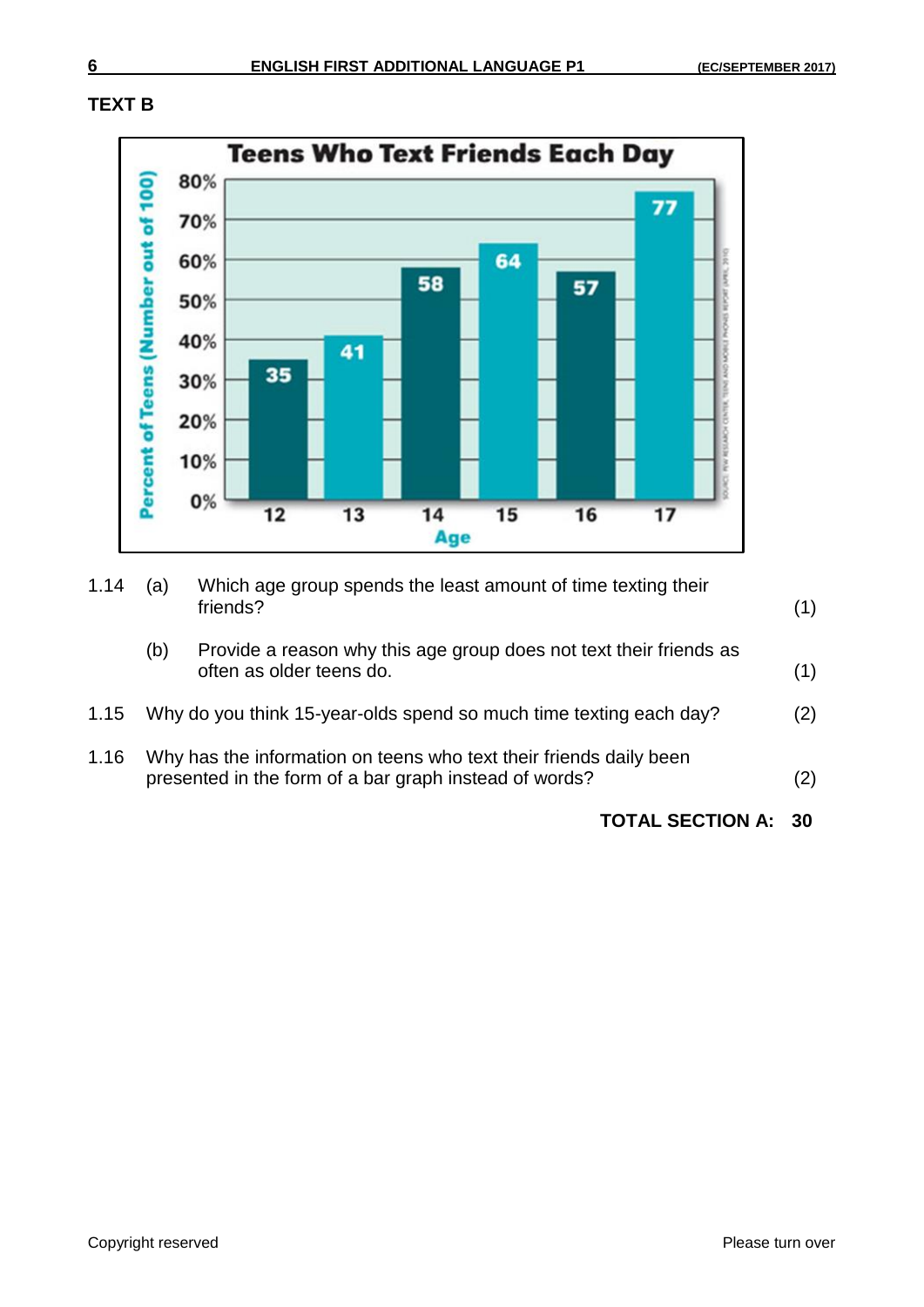#### **SECTION B: SUMMARY**

### **QUESTION 2**

As the head prefect at your school, you have been asked to address the grade 11 learners on how to be a good leader.

Read TEXT C below and list SEVEN points that you will include in your speech on **how to be a good leader**.

### **INSTRUCTIONS**

- 1. List SEVEN points in full sentences using NO MORE than 70 words.
- 2. Number your sentences from 1 to 7.
- 3. Write only ONE point per sentence.
- 4. You are advised to use your OWN words.
- 5. Indicate the number of words you have used in brackets at the end of your summary.

# **TEXT C**

# **HOW TO BE A GOOD LEADER**

Being a leader at school does not always mean you have to have perfect grades. But you should show a positive attitude towards your classes and give your best effort to everything.

A good leader is someone who understands different positions of authority. You may not agree 100% with your teachers and parents at all times, but you should always maintain a respectful, pleasant attitude towards them.

If you know how to do something in class that others do not, offer to help them. Ask in a nice way if you can help students with class work, as long as it is fine with the teacher.

Being a trustworthy person is a quality of a good leader. If you say one thing to one person but different things to someone else, it will be found out that you are not someone who can be trusted and people do not want a leader whom they cannot trust.

Even if you do not like a certain person, he/she should still be treated like everyone else. Being consistent in how you treat everyone is an important way to build and maintain trust.

If your team has just lost a big game, do not become negative. Say things like, 'Everyone did a great job.' This will help your teammates know that you believe in them. A good leader is always positive.

A leader does not participate in bullying or gossip but makes all students feel welcome and respected.

[Adapted from *www.wikihow.com*]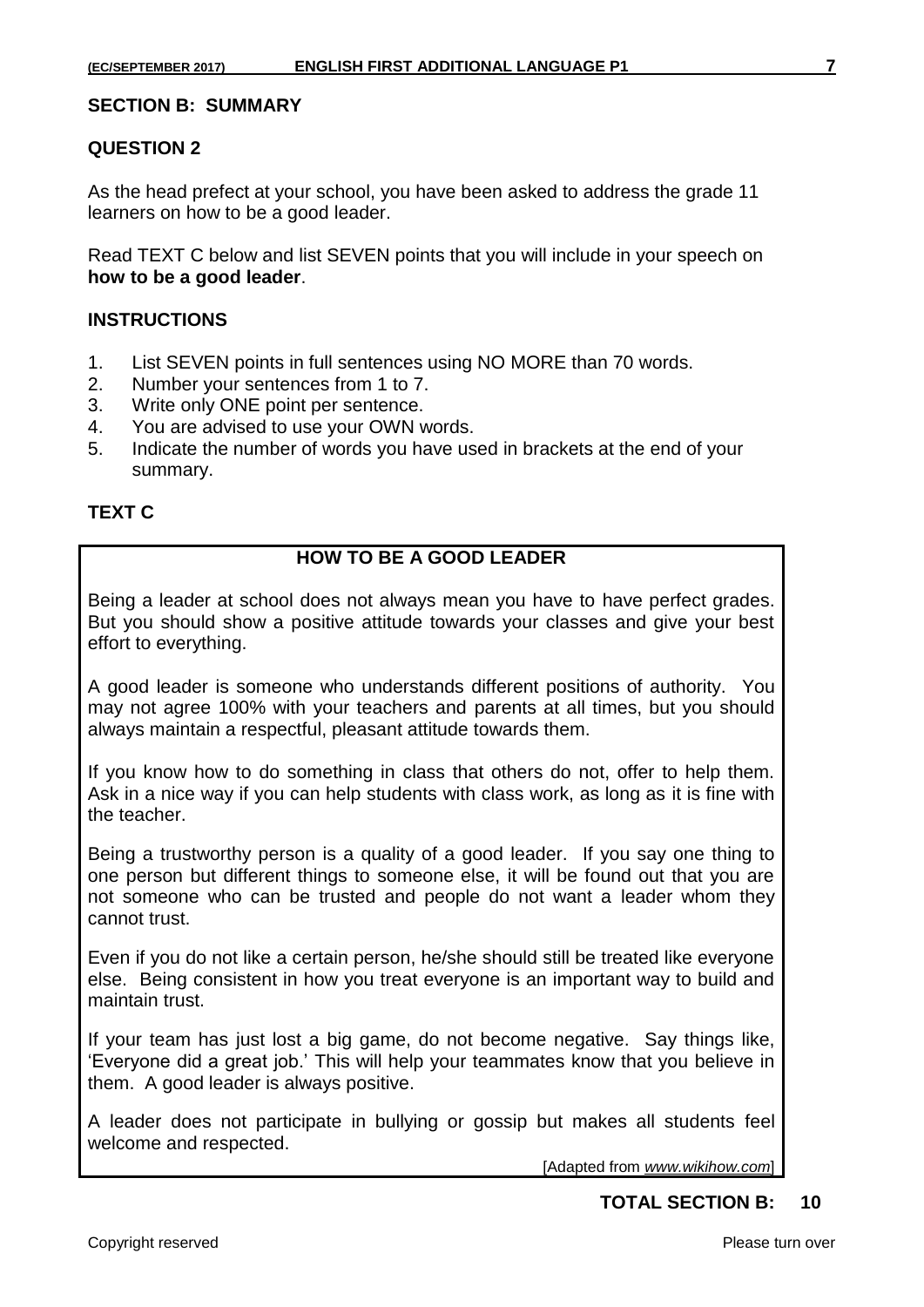### **SECTION C: LANGUAGE**

#### **QUESTION 3: ANALYSING AN ADVERTISEMENT**

Study the advertisement (TEXT D) and answer the set questions.

#### **TEXT D**

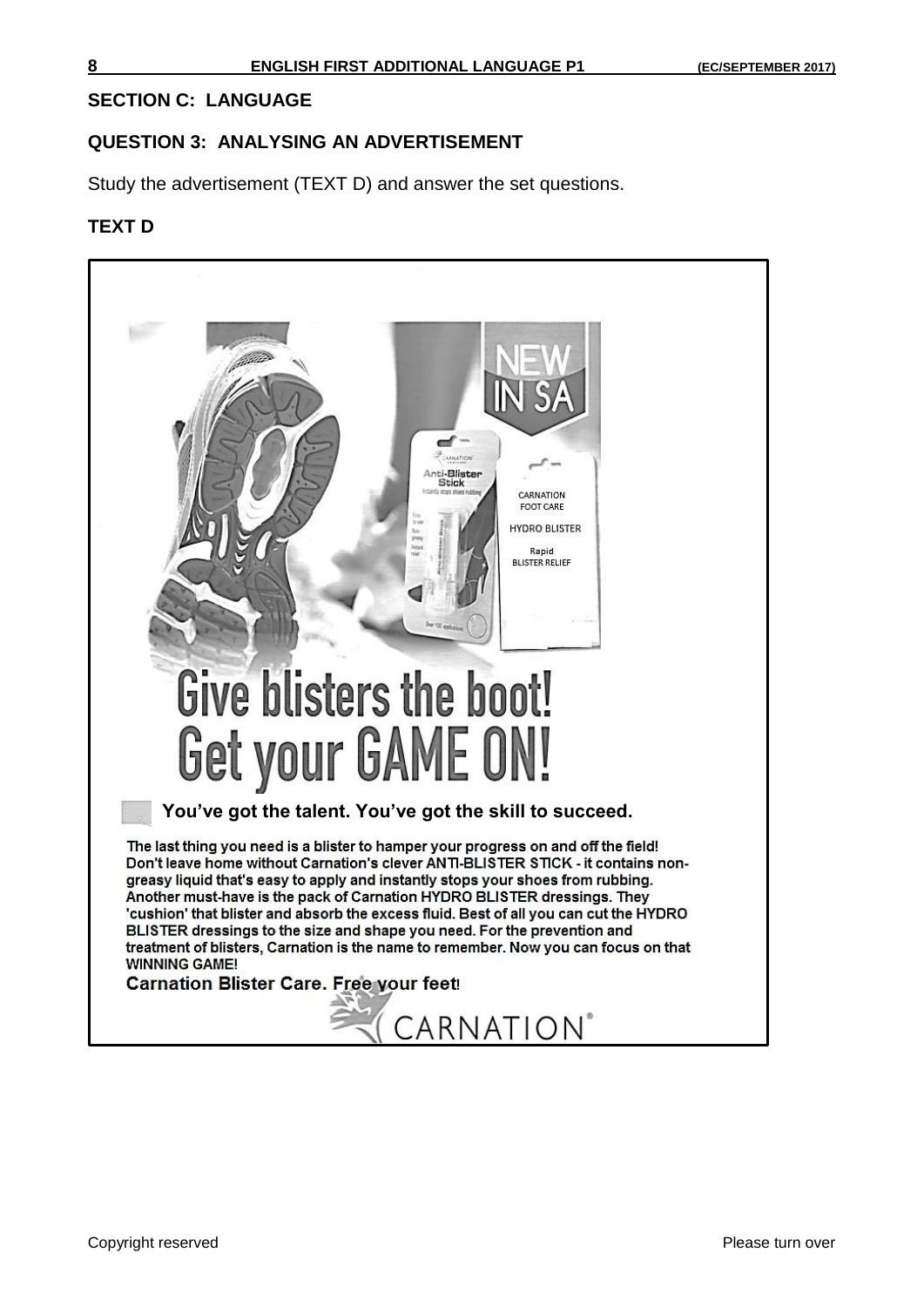# **NOTE:**

- For one-word answers, write only the question number and the word.
- For multiple-choice questions, write only the question number and the letter (A–D) of the correct answer.

| 3.1 | What is the name of the brand being advertised?                                                                                       |                                                                                                                                  | (1)         |
|-----|---------------------------------------------------------------------------------------------------------------------------------------|----------------------------------------------------------------------------------------------------------------------------------|-------------|
| 3.2 | Who is the target audience of the advertisement? Give a reason for your<br>answer.                                                    |                                                                                                                                  | (2)         |
| 3.3 | The expression, 'give blisters the boot!' means                                                                                       |                                                                                                                                  |             |
|     | A<br>B<br>C<br>D                                                                                                                      | get rid of blisters.<br>wear boots to prevent blisters.<br>boots cause blisters.<br>kicking causes blisters.                     | (1)         |
| 3.4 |                                                                                                                                       | Explain how the words 'You've got the talent. You've got the skill to<br>succeed', will encourage the reader to buy the product. | (3)         |
| 3.5 | What is the function of the exclamation marks in the advertisement?                                                                   |                                                                                                                                  | (1)         |
| 3.6 | In your view, how does this advertisement support the slogan, 'Carnation<br>Blister Care. Free your feet!'? Substantiate your answer. |                                                                                                                                  | (2)<br>[10] |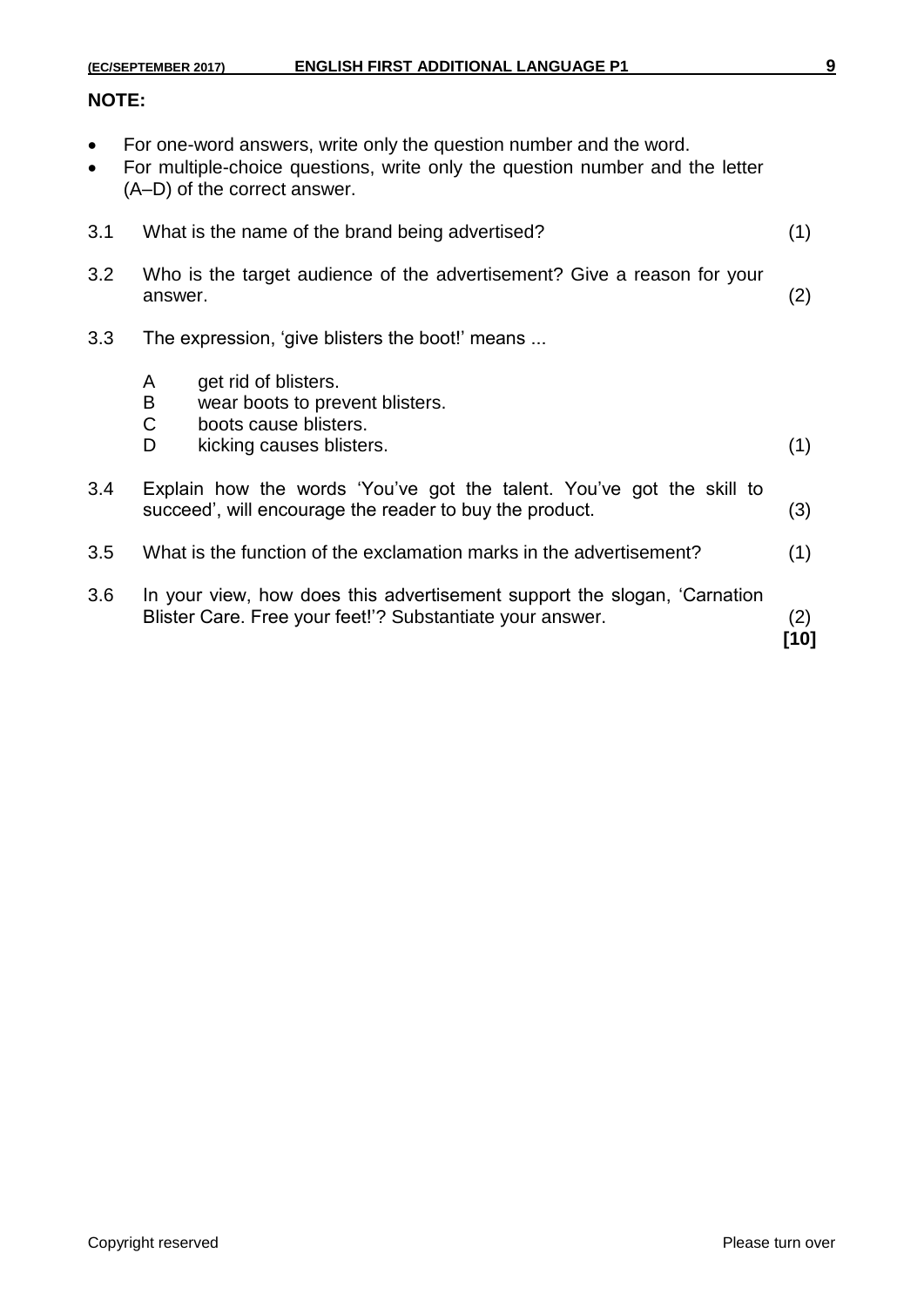# **QUESTION 4: ANALYSING A CARTOON**

# **NOTE:**

- For one-word answers, write only the question number and word.
- For multiple-choice questions, write only the question number and the letter (A–D) of the correct answer.

Read the cartoon (TEXT E) below and answer the set questions.

# **TEXT E**



4.1 Refer to frame 1.

|     | 4.1.1                                                                                                              |                                                                      | Which verbal and visual clues does the cartoonist use to show that<br>the mother is surprised?                                      | (2)         |
|-----|--------------------------------------------------------------------------------------------------------------------|----------------------------------------------------------------------|-------------------------------------------------------------------------------------------------------------------------------------|-------------|
|     | 4.1.2                                                                                                              |                                                                      | Write the word, 'til' out in full.                                                                                                  | (1)         |
|     | 4.1.3                                                                                                              |                                                                      | The expression, 'it's not a big deal' means it is not                                                                               |             |
|     |                                                                                                                    | A<br>B<br>C<br>D                                                     | a good offer.<br>a serious problem.<br>a fair deal.<br>good treatment.                                                              | (1)         |
| 4.2 |                                                                                                                    |                                                                      | How do you know that the boy is being texted in frame 2?                                                                            | (1)         |
| 4.3 | What evidence is there in frame 3 that Sara may not accept the boy's<br>invitation to the dance? State TWO points. |                                                                      |                                                                                                                                     | (2)         |
| 4.4 |                                                                                                                    | What does the smoke coming from the phone suggest in frame 4?<br>(1) |                                                                                                                                     |             |
| 4.5 |                                                                                                                    |                                                                      | Consider the cartoon as a whole. If you were Sara would you have accepted<br>the invitation to the dance? Substantiate your answer. | (2)<br>[10] |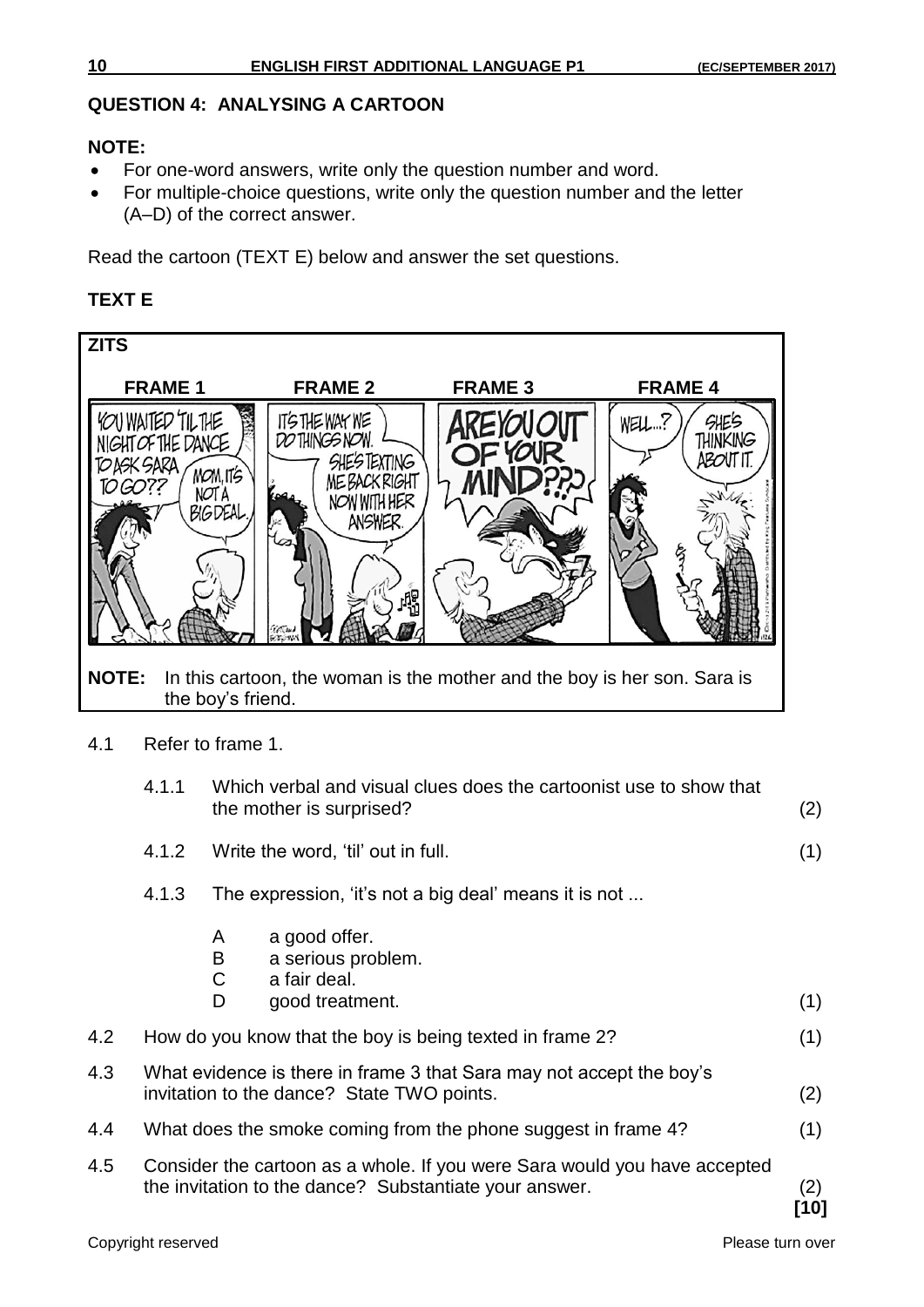# **QUESTION 5: LANGUAGE AND EDITING SKILLS**

5.1 Read the following passage (TEXT F), which contains some deliberate errors, and answer the set questions.

# **TEXT F**

|                |       | <b>QUEST autism school turns 21</b>                                                                                                                                                                                                                                                      |                 |
|----------------|-------|------------------------------------------------------------------------------------------------------------------------------------------------------------------------------------------------------------------------------------------------------------------------------------------|-----------------|
| 1              |       | This year Quest School – the first Eastern Cape School founded for children<br>with autism – celebrates 21 years of existence, having grown from a tiny<br>school with only six pupils to a large school with a hostel and computer lab.<br>The lab accommodate nearly 100 pupils today. |                 |
| $\overline{2}$ |       | Quest was originally housed in an old church building when it first opened<br>it's doors in 1995, but today occupies much bigger premises in South End,<br>Port Elizabeth.                                                                                                               | 5               |
| 3              |       | The school's journey began thanks to the support by the Jeeva Foundation.<br>The Foundation bought the school's first building in Uitenhage.                                                                                                                                             |                 |
| 4              |       | When the school outgrew the building, the Foundation bought the house<br>next door, and converted it into a hostel for some of the learners.                                                                                                                                             | 10 <sup>°</sup> |
| 5              |       | Quest School are now the only government subsidised school in the Eastern<br>Cape catering for children with autism between the ages of 5 and 18.                                                                                                                                        |                 |
| 6              |       | School principal, Lottie de Vries said, "The school's doors are open today<br>because of the many volunteers and communities who have over the years<br>endlessly supported our school."                                                                                                 | 15 <sub>1</sub> |
| 7              |       | The therapy department employs an occupational and speech therapist.<br>Principal De Vries says the school continues to receive support from the<br>Jeeva Foundation.                                                                                                                    |                 |
|                |       | [Adapted from PE EXPRESS, June 2016]                                                                                                                                                                                                                                                     |                 |
|                | 5.1.1 | Name TWO punctuation marks that can be used to replace the<br>dashes in the following sentence:                                                                                                                                                                                          |                 |
|                |       | This year Quest School - the first Eastern Cape school founded for<br>children with autism – celebrates 21 years of existence.                                                                                                                                                           | (2)             |
|                | 5.1.2 | Correct the SINGLE error in each of the following sentences:                                                                                                                                                                                                                             |                 |
|                |       | The lab accommodate nearly 100 pupils today.<br>(a)                                                                                                                                                                                                                                      | (1)             |
|                |       | (b)<br>Quest was originally housed in an open church building when<br>it first opened it's doors.                                                                                                                                                                                        | (1)             |
|                |       | The school's journey began thanks to the support by the Jeeva<br>(c)<br>Foundation.                                                                                                                                                                                                      | (1)             |
|                |       | Quest School are now the only government subsidised school<br>(d)<br>in the Eastern Cape catering for children with autism between<br>the ages of 5 and 18.                                                                                                                              | (1)             |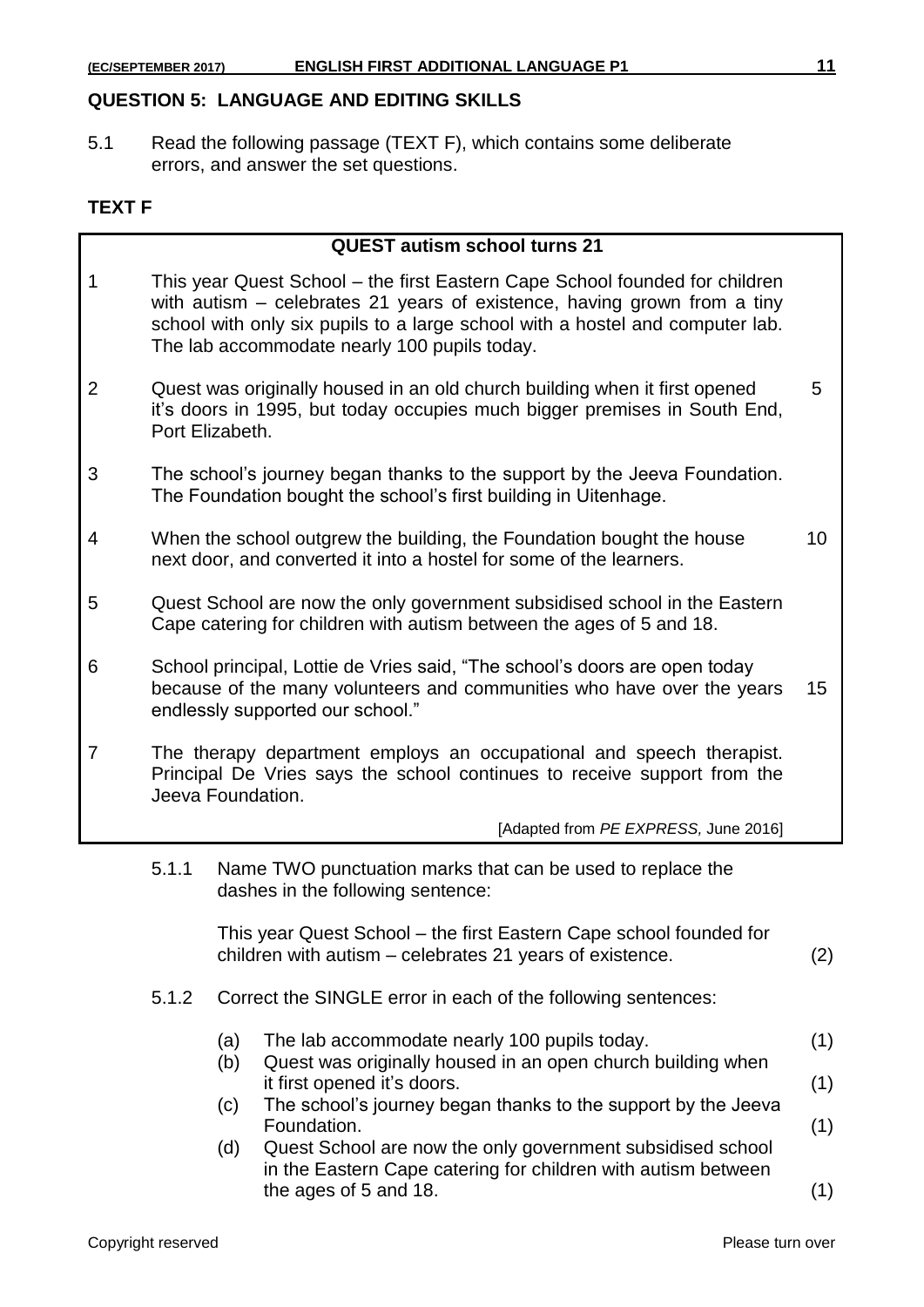| 12 |       | <b>ENGLISH FIRST ADDITIONAL LANGUAGE P1</b>                                                                                                  | (EC/SEPTEMBER 2017) |
|----|-------|----------------------------------------------------------------------------------------------------------------------------------------------|---------------------|
|    | 5.1.3 | Rewrite the following sentence in reported speech:                                                                                           |                     |
|    |       | Lottie de Vries said, "The school's doors are open because of the<br>many volunteers who have supported the school."                         | (3)                 |
|    | 5.1.4 | Rewrite the following sentence in the passive voice:                                                                                         |                     |
|    |       | The therapy department employs a speech therapist.                                                                                           | (2)                 |
|    | 5.1.5 | Combine the following sentences into a single sentence by using the<br>word 'Although':                                                      |                     |
|    |       | The school currently receives a subsidy from the Department of<br>Education.<br>The school is still heavily reliant on charitable donations. | (2)                 |
|    | 5.1.6 | Choose the correct word from those given within brackets. Write<br>down ONLY the word:                                                       |                     |
|    |       | Lottie de Vries, (which/who/whom) is the principal of Quest School,<br>appreciates the support of the community.                             | (1)                 |

5.2 Study the text (TEXT G) below and answer the set questions.

# **TEXT G**



After an absence of 130 years free-roaming lions were introduced into the Cradock area again in 2013. Mountain Zebra National Park introduced two females late in 2015 and they have settled in. The park was already home to two five-year-old brothers before the arrival of the females.

[Adapted from *SanParks Times*, March 2016]

5.2.1 Provide the feminine form of the underlined word in the following sentence:

Free-roaming lions were introduced into the Cradock area. (1)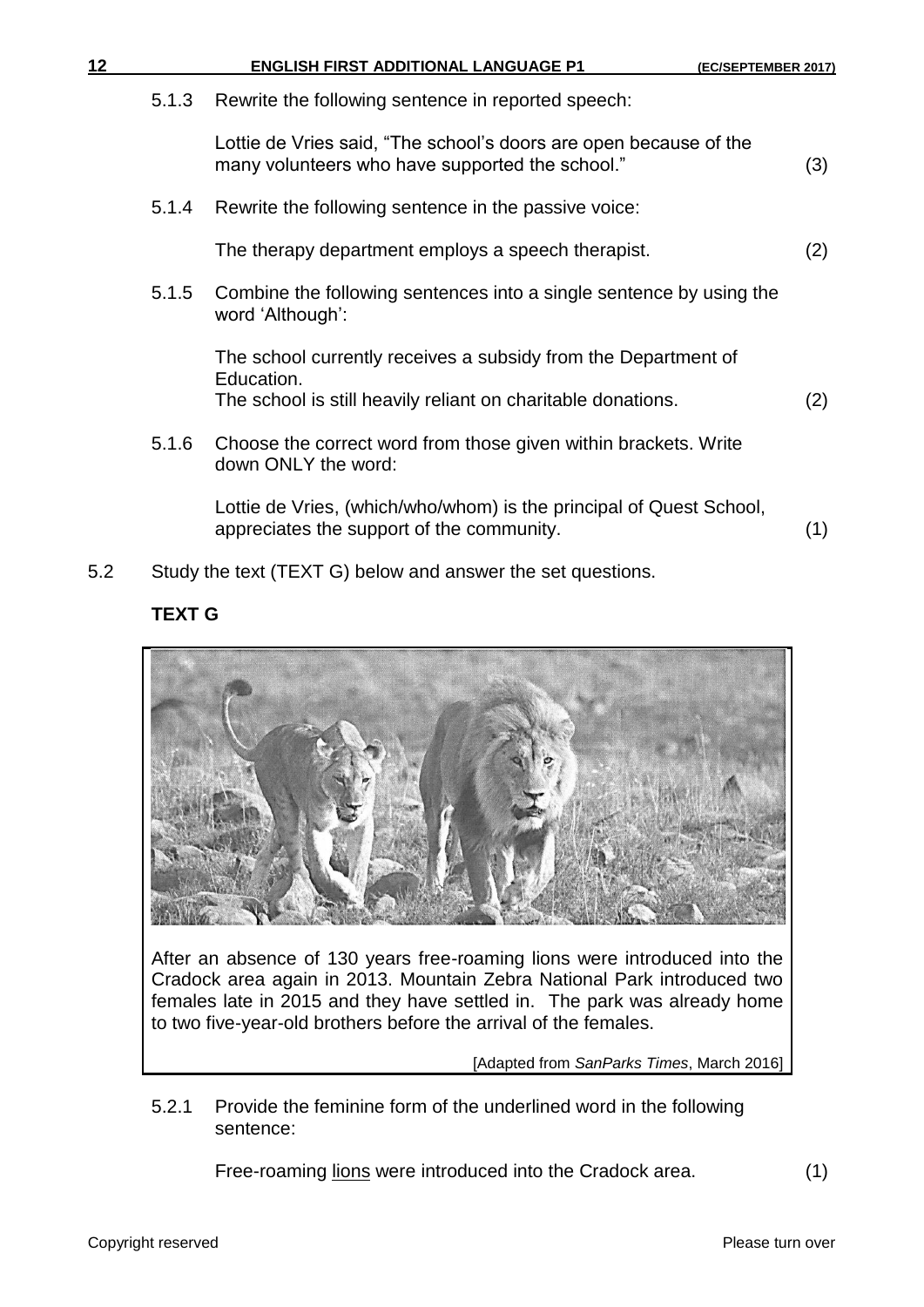| (EC/SEPTEMBER 2017) | <b>ENGLISH FIRST ADDITIONAL LANGUAGE P1</b>                                                    |               |
|---------------------|------------------------------------------------------------------------------------------------|---------------|
| 5.2.2               | Write down an antonym for the underlined word in the following<br>sentence:                    |               |
|                     | The park was already home to two five-year-old brothers before the<br>arrival of the females.  | (1)           |
| 5.2.3               | Choose the correct answer from the options in the brackets:                                    |               |
|                     | The (pride, herd) of lions has settled in.                                                     | (1)           |
| 5.2.4               | Complete the following tag question:                                                           |               |
|                     | Visitors can visit the Mountain Zebra National Park, ?                                         | (1)           |
| 5.2.5               | Rewrite the following sentence in question form:                                               |               |
|                     | The two feline brothers made a home in Mountain Zebra National<br>Park.                        | (1)           |
| 5.2.6               | Choose the correct answer to complete the following sentence:                                  |               |
|                     | After an absence of over 30 years free-roaming lions were<br>introduced into the Cradock area. |               |
|                     | The part of speech of the underlined word is an example of                                     |               |
|                     | a noun.<br>A<br>an indefinite article.<br>B<br>C<br>a definite article.<br>D<br>a preposition. | (1)<br>$[20]$ |

**TOTAL SECTION C: 40 GRAND TOTAL: 80**